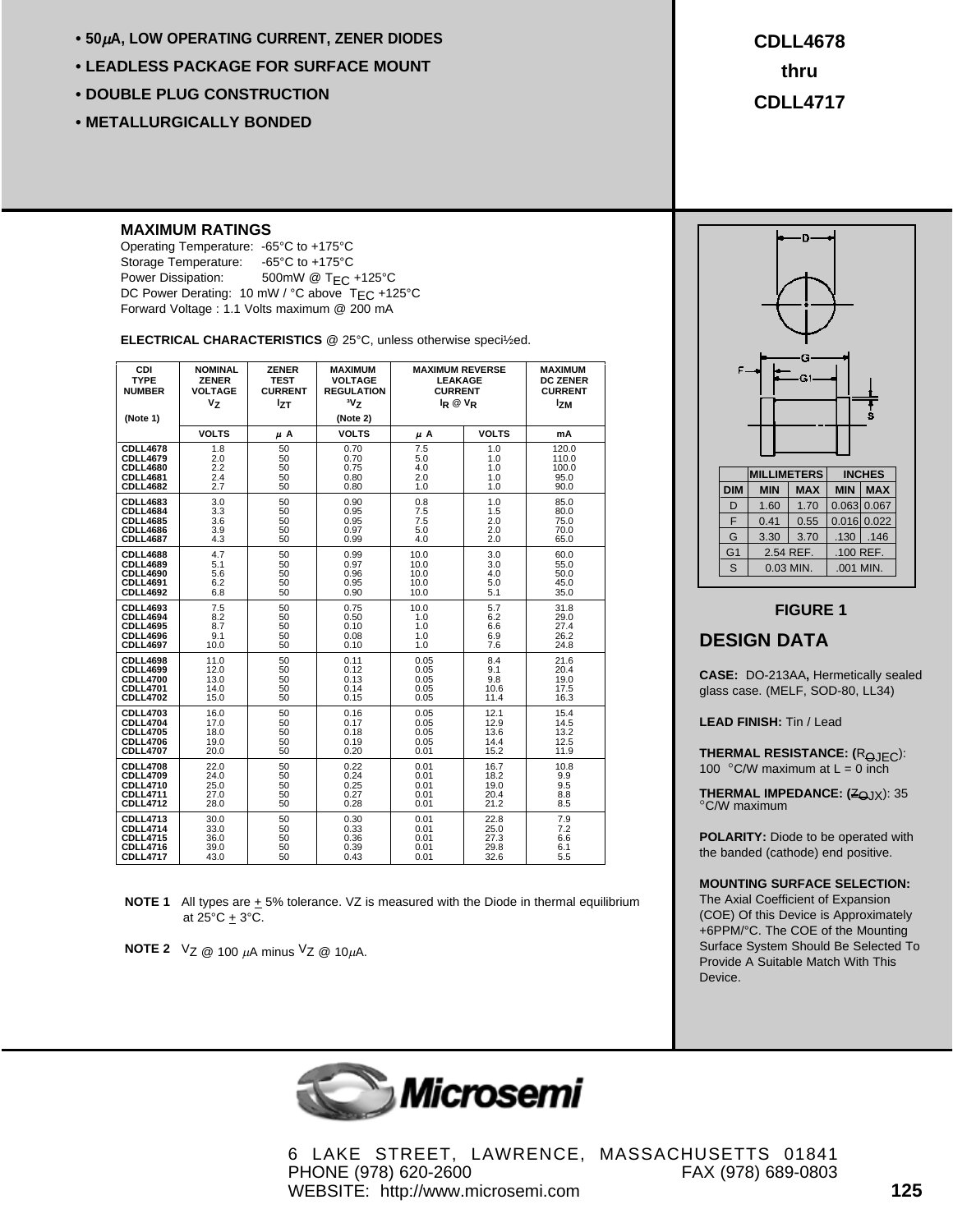# **CDLL4678 thru CDLL4717**

**FIGURE 2**









**ZENER IMPEDANCE VS. OPERATING CURRENT**